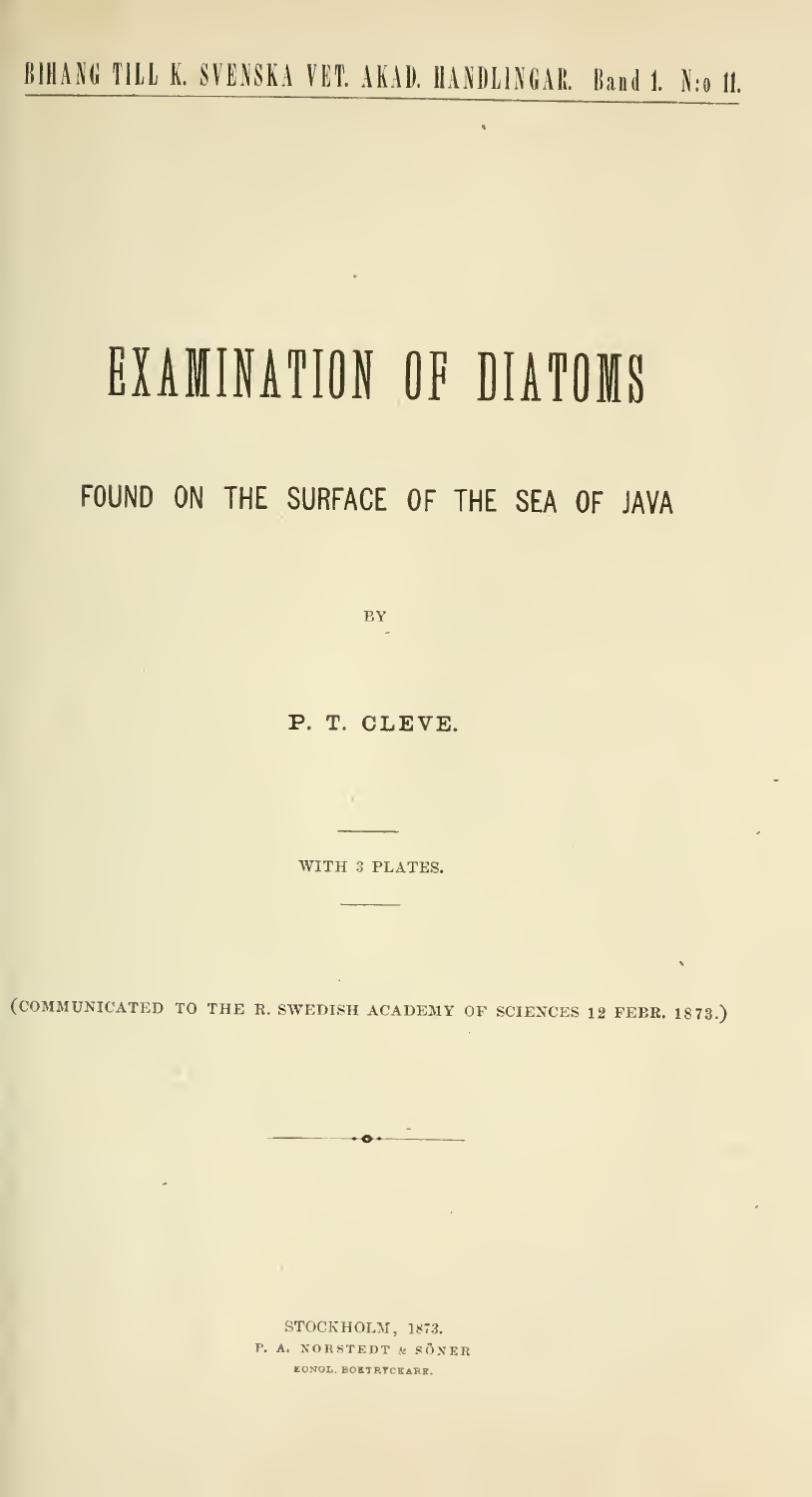$\sim 10^{11}$  M  $_\odot$  $\mathcal{L}^{\text{max}}_{\text{max}}$  ,  $\mathcal{L}^{\text{max}}_{\text{max}}$  $\mathcal{L}^{\text{max}}_{\text{max}}$  $\mathcal{L}^{\text{max}}_{\text{max}}$  , where  $\mathcal{L}^{\text{max}}_{\text{max}}$  $\label{eq:2} \frac{1}{2} \sum_{i=1}^n \frac{1}{2} \sum_{j=1}^n \frac{1}{2} \sum_{j=1}^n \frac{1}{2} \sum_{j=1}^n \frac{1}{2} \sum_{j=1}^n \frac{1}{2} \sum_{j=1}^n \frac{1}{2} \sum_{j=1}^n \frac{1}{2} \sum_{j=1}^n \frac{1}{2} \sum_{j=1}^n \frac{1}{2} \sum_{j=1}^n \frac{1}{2} \sum_{j=1}^n \frac{1}{2} \sum_{j=1}^n \frac{1}{2} \sum_{j=1}^n \frac{1}{$  $\label{eq:2.1} \begin{array}{cc} - & \imath & \imath \\ \end{array}$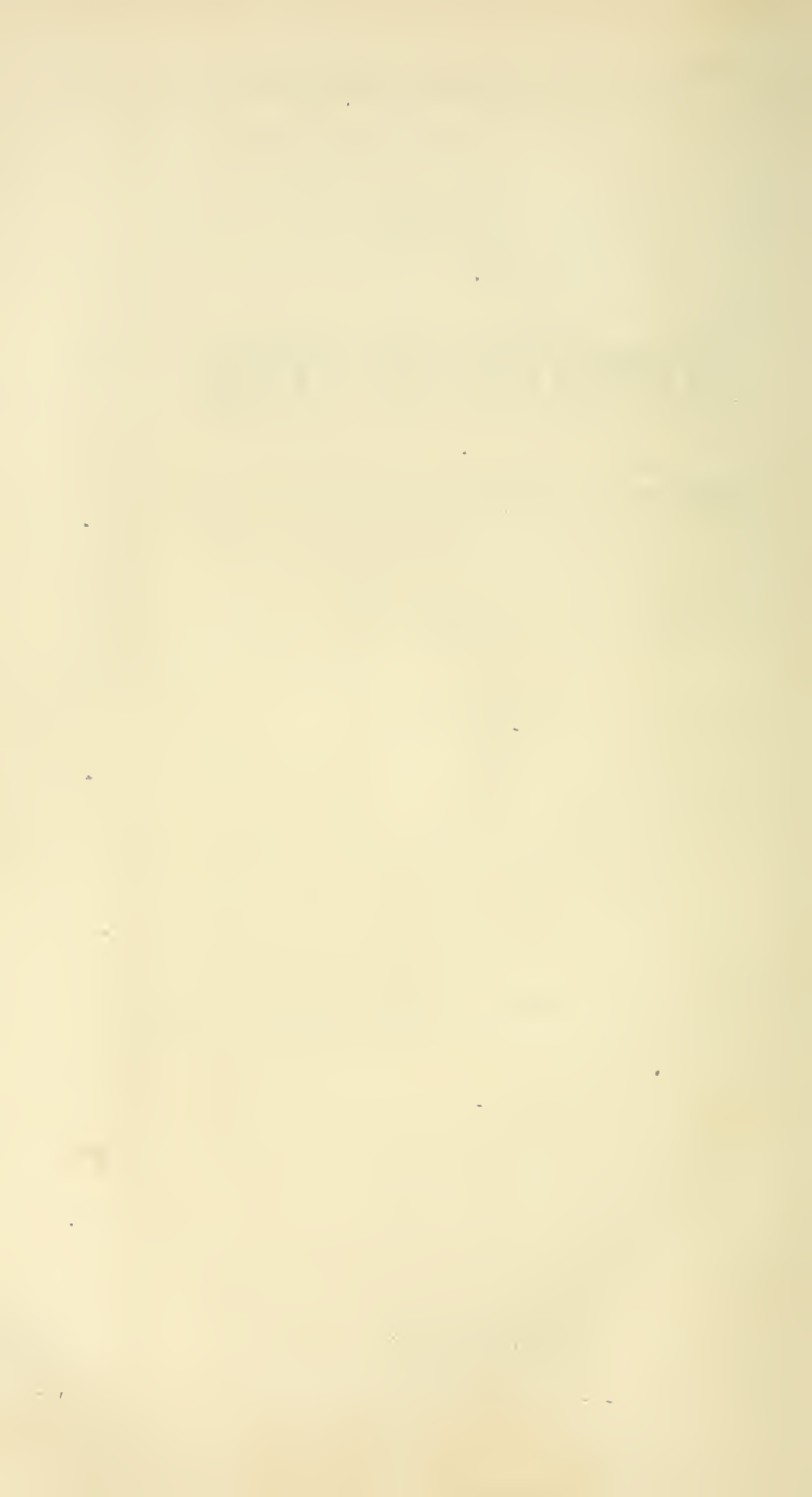It is a wellknown fact that the open sea is sometimes coloured for considcrable distances by <sup>a</sup> great number of small microscopical organisms, . swarming close to the surface. Seafaring people call it "sawdust sea", but very few scientific researches on the organisms, living in such <sup>a</sup> manner have been yet published. The only complete examination, of which <sup>I</sup> am cognizant, is by GRUNOW<sup>\*</sup>), who enumerates 13 different forms of diatoms, collected near the Xicobarian Island Tilanschang and found there on the surface of the sea.

<sup>I</sup> was just engaged in examining <sup>a</sup> larger number of samples of diatoms, collected on the open sea during the last two Swedish arctic expeditions to Greenland and of which <sup>I</sup> intend shortly to give <sup>a</sup> complete account, when <sup>I</sup> received by the favour of Prof. LovÉN a sample of diatoms, collected by Captain KNOLL on the surface of the sea of Java Lat. 4° 20' S. Long.  $105°22'$  O. The mass, preserved in alcohol, consisted almost entirely of diatoms, but it contained also some animals such as smaller crustaceans, radiolaria and especially a Peridinium, which animal also occurs under similar circumstances the northern Atlantic.

A very complete investigation of this diatomaceous mass yelded about 50 different species of diatoms, the most common among them being represented by Chatoceros, Bacteriastrum, Ehizosolenia and Coscinodiscus. The oceanic forms from the northern Atlantic and from Davis Strait, which I have examined, belong also for the most part to the genera Chatoceros and Rhizosolenia, but Bacteriastrum is entirely absent and Coscinodiscus is somewhet rare. It was a very interesting fact to find that some of the species, living in the northern Atlantic

<sup>\*)</sup> Verhandlungen der k. k. zoolog, bot. Ges. in Wien 1863. pag. 140.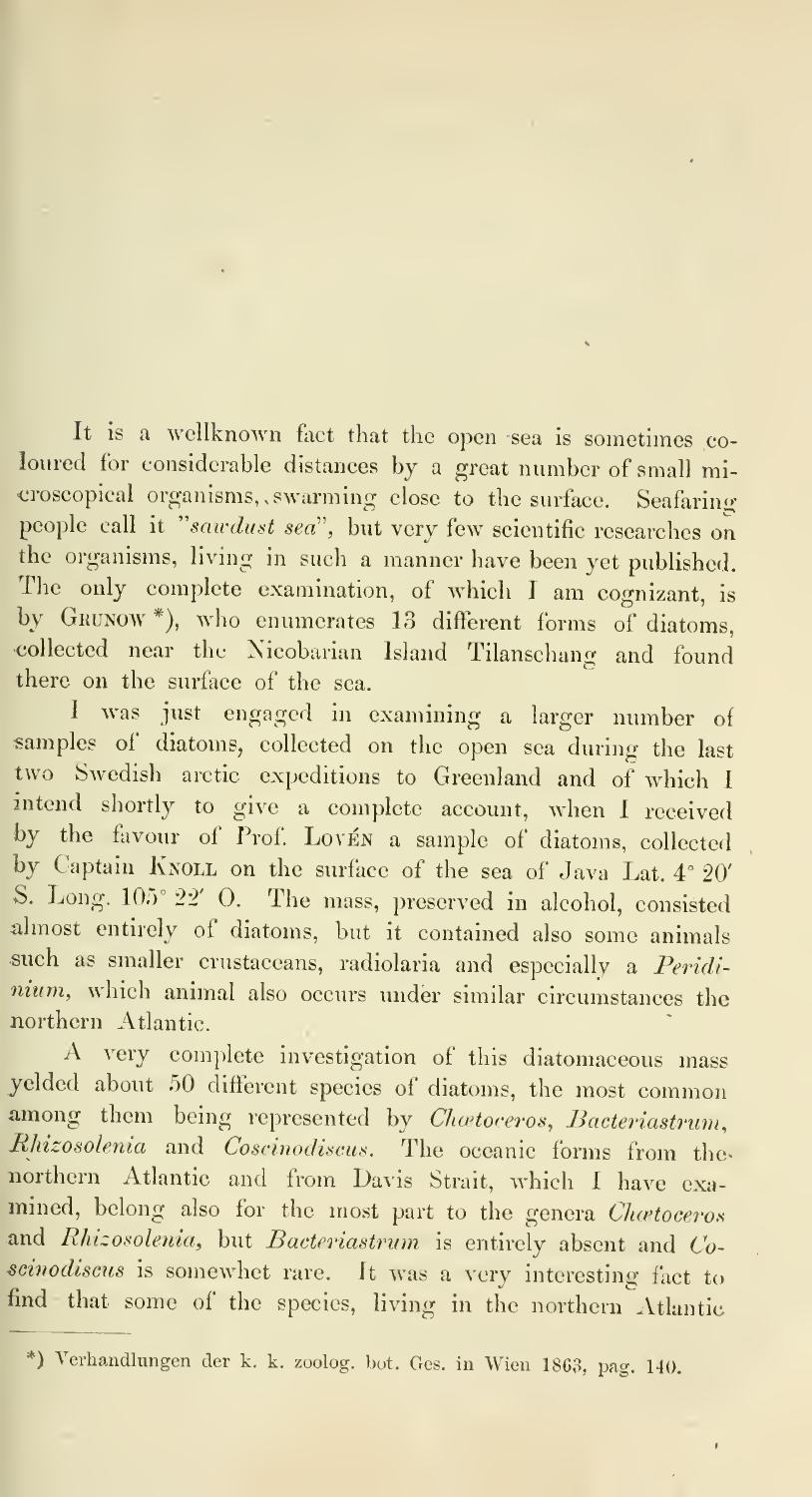and near the equator in the sea of Java, were exactly identic; some Rizosolenia, Chartoceros Peruvianum and some others occurring in both.

The forms of diatoms found in the collection from Java were the following:

1. Coscinodiscus Oculus Iridis EHRB. (M. Geol. Pl. XVIII fig.  $42 \&$  Pl. XIX fig. 2) variety; very common.

The variety of this species was distinguished by its cellules, being larger near the margin of the valve  $(6 \text{ in } 0.025 \text{ m.m.})$ and gradually decreasing in size towards the centre, where in most specimens is a collection of some few, very large cellules. Smaller specimens cannot be distinguished from  $C$ . radiatusand larger specimens have no central star, in which case they cannot be distinguished from  $C$ . Gigas. The most common form resembles C. Gigas in the arrangement of its cellules, but C. Oculus Iridis in the central star of larger cellules. Probably C. Oculus Iridis, Gigas and radiatus are only varieties of one and the same species. The size of the marginal cellules of C. Gigas from the Virginia deposit ware found to be 4 cells in  $0,025$  m.m.

2. Coscinodiscus lineatus EHRB. (Kg. Bac. Pl. I fig. 10)  $var.$ excentricus (C. excentricus Auct.) not very rare.

Coscinodiscus lineatus and excentricus are connected by so many intermediate forms, that they can hardly be different species. The specimens of that species were surrounded by <sup>a</sup>large limbus of mucus, divided into segments by radiate lines, pro bably a secretion from the joint of the two valves. The case reminds one of C. Sol. Wallich (accord. to Pritch. Infus.).

3. Coscinodiscus concavus Greg (Diat. of Clyde pag. 500 Pl. X fig. 47 non C. concavus Ehb. = Endictya oceania). Disc covered by regular, somewhat large, hexagonal cellules (6 in  $(0.025 \text{ m.m.})$  arranged in straight lines making with each other en angle of 60°. Diam. 0,05 m.m. Colour of the dry valve leaden.

This species, which was somewhat rare in the diatomaceous mass from Java, cannot be the same as Endictya oceania, which <sup>I</sup> have seen from Peruvian guano. In most specimens of C. concavus four mucous masses were projecting from the joint of the two valves.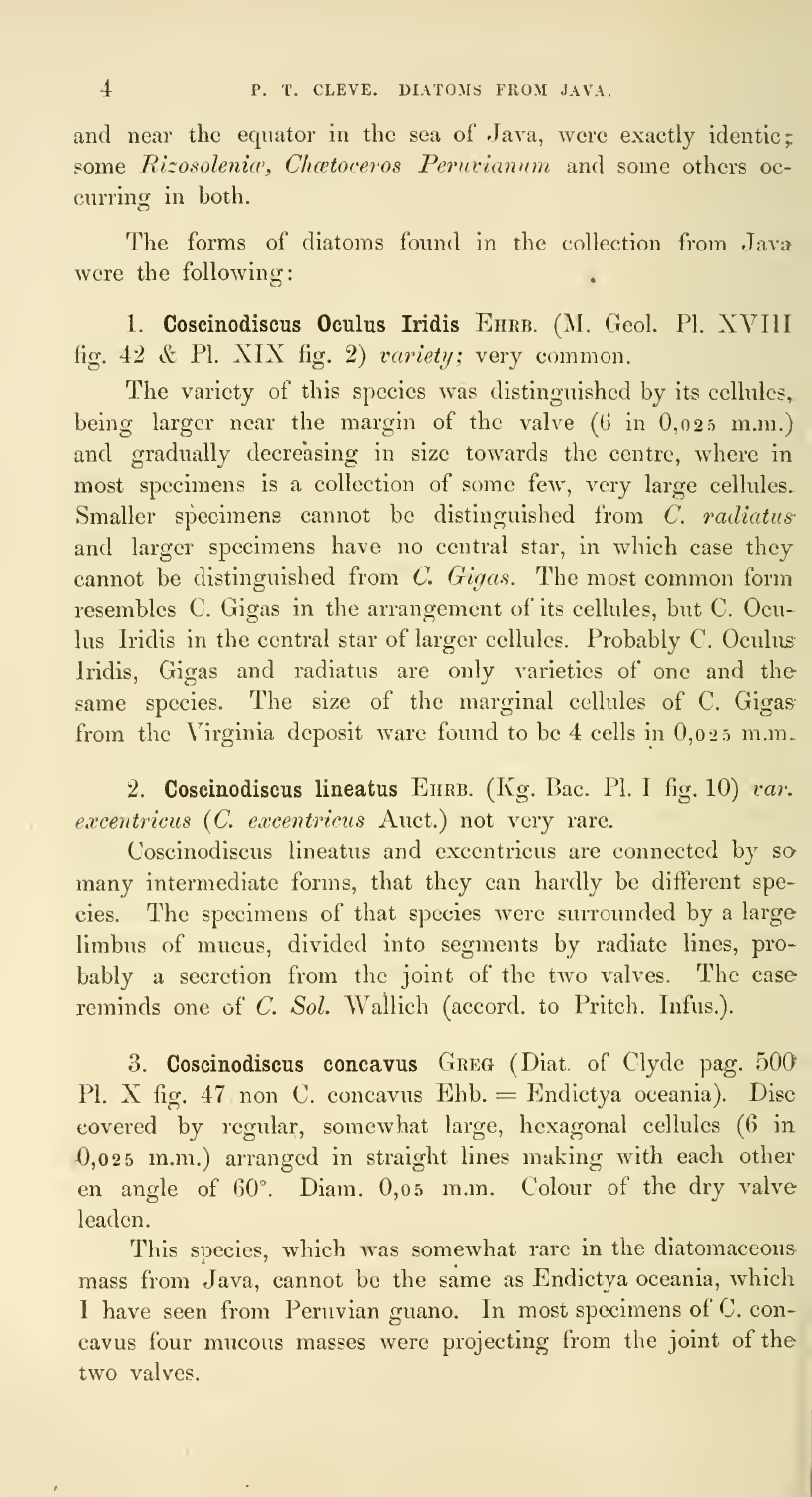4. Eupodiscus Jonesianus GREVILL. (T. M. Soc. n. s. Vol. X  $\beta$ iag. 22. Pl. II fig. 3) very common.

Disc verv large, covered by numerous small hexagonal ccllules, those in the centre being generally larger and arranged in a star just as in Cos. centralis, but in some specimens, especially the larger, they are wanting and in their place is a blank space. Processes, if present, are in all specimens, which I have examined, two and these not symmetrical, but in many specimens they do not appcar. The margin of the smaller specimens has often a circle of apiculi, but these are often wanting. In this character they agree with *Coscinodiscus concinnus* (Sm) Hoper. When the disc has no apiculi and no processes it can not be distinguished from Cose. centralis EHRB. and I have very little doubt that Eupodiscus Jonesianus as well as Cosc. concinnns and Cosc. centralis are forms of the same species.

The frontview of E. Jonesianus is quadrate with very con vex ends and broad connecting membrane.

5. Actinocyclus Ralfsii (Sm.) Ralfs (in PRITCH. Infus. pag. (S35. Pl. Y fig.84) not uncommon.

(5. Actoptychus undulatas Kg. (Sm. Syn. <sup>I</sup> pag. 25. Pl. V lig.  $43$ ) very rare.

7. Asterolampra Marylandica EHRB. (A. impar SHADB. T. M. Soc. Vol. 2. pag. 17. Pl. I fig. 14) very rare.

8. Asteromphalus Wallichianus (GREV.) Ralfs (in PRITCH. Inf. pag. 837) very rare. Pl. I. fig. 1.

Xot having had any opportunity of seeing a figure of the species, I am somewhat uncertain about the correctness of the determination and for this reason I have given a sketch of the form from Java. Length  $0,0.48$  m.m. Breadth  $0,0.36$  m.m. The segments are finely punctated and the puncta as in a Pleurosigma arranged in obliquely decussating lines 30 in 0,025 m.m.

9. Asteromphalus flabellatus (Bréb.) GREV. (M. J. Vol. VII pag. 160. Pl. VII fig.  $4-5$ ) somewhat rare.

10. Asteromphalus reticulatus  $(L, N, sp.$ ? Rays seven, six of which are very broad; reticulated spaces covered by large, hexagonal cellules  $(14 \text{ in } 0,025 \text{ mm.})$ . Umbilical space small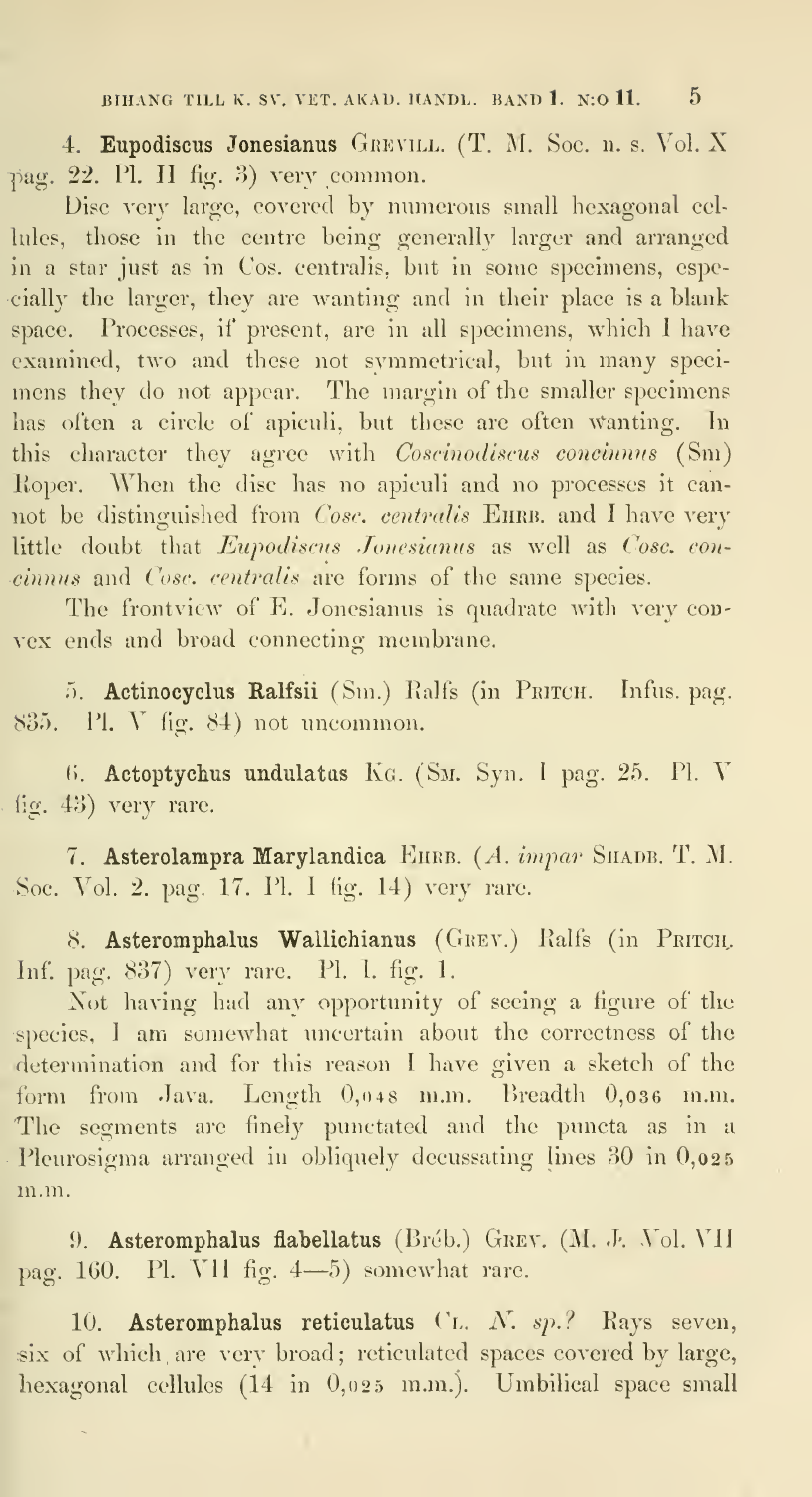and the umbilical lines, passing from the top and the sides of the median one, angularly bent in the middle. Diam.  $0,051$  m.m. Pl. I fig. 2.

Somewhat rare resembles most A. Ralfsianum NoRM.  $($  = A. heptactis RLFs.) but seems to be different from that species, of which <sup>I</sup> unfortunately haVe not any specimen for comparison. The central (umbilical) space is verv small and the ccllules near the radii are not much larger than the other.

11. Triceratium annulatum WALLICH (M. J. Vol. VI pag. 249. Pl. XII fig. 19) very rare.

12. Triceratium undulatum BRIGHTW. (M. J. Vol. VI pag. 154 Pl. VIII fig. 1—5) not rare.

This species has been before found in the Monterey earth and also near the coast of Sussex, England.

13. Triceratium Favus var. spinigerum N. var.

Small with only few large hexagonal cellules. Each side of the frustule has two smaller projecting spines. This form re minds one of T. muricatum BRTW. but it has two spines on each side just as T. Robertianum GREV.

Extremely rare, only one specimen observed. Pl. <sup>I</sup> fig. 3.

14. Biddulphia Indica (EHRB.) ROPER (T. M. S. VII pag. 16. Pl. H fig. 20—22) Somewhat rare. Found before in Natal (Shadbolt).

15. Biddulphia Chinensis GREV. (T. M. S. n. s. Vol. XIV pag. 81. Pl. IX fig. IG). Xot very rare. Found before near Hong Kong.

16. Hemiaulus Heibergii Cl.  $N.$  sp. Sideview elliptical. Frontview narrow, almost linear, with long, slender, subacute processes; valves with numerous puncta, arranged in somewhat irregular lines.

Breadth on fr. w.  $0,051$  m.m.

Xot very rare. Pl. <sup>1</sup> fig. 4.

The frustules are arranged in long, concatenated chains. which have large quadrate foramina.

17. Hemiaulus membranaceus CL. N. sp. Scarcely siliceous, valve without any markings. Frontview broadly linear, with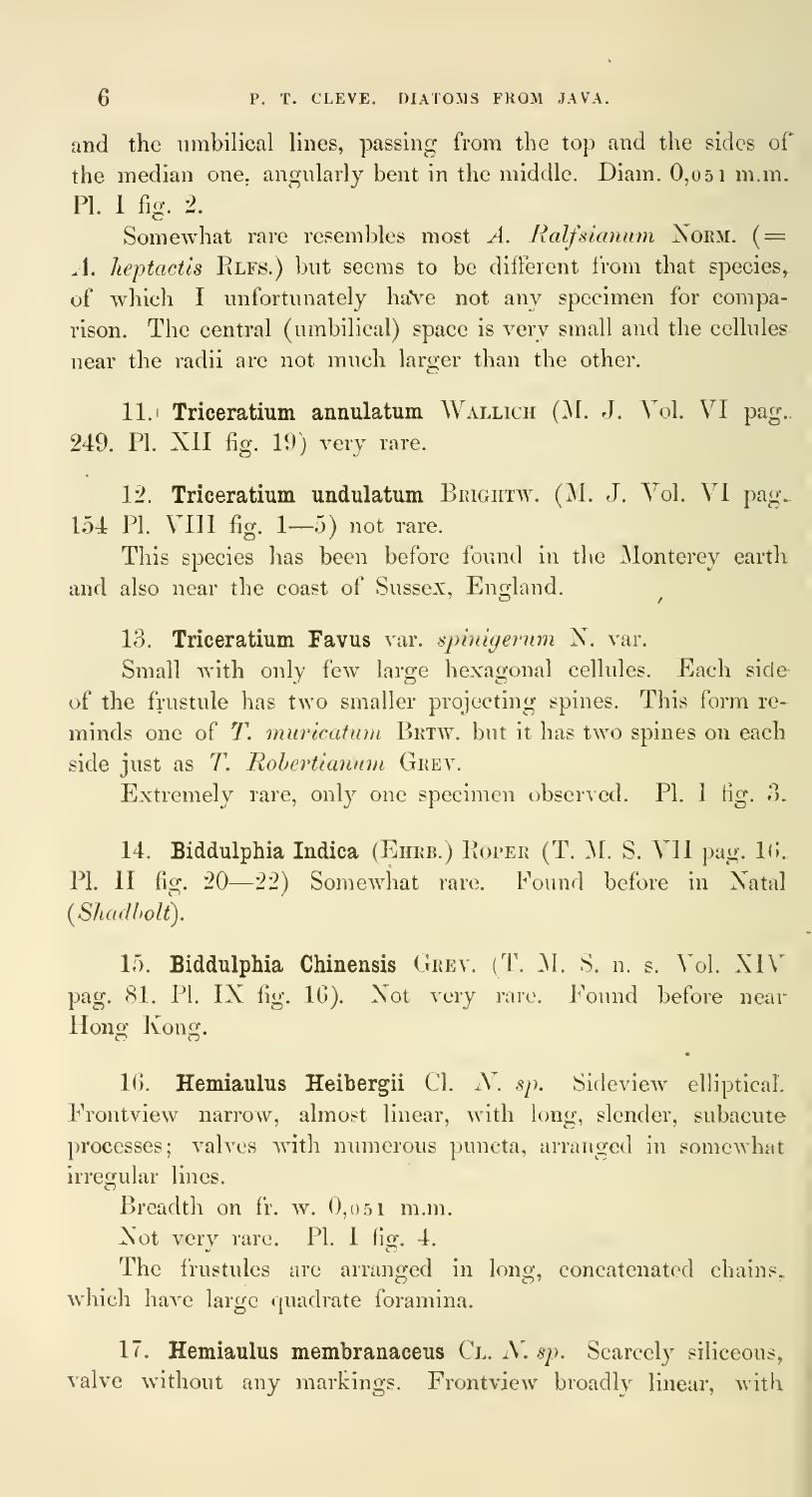shortly produced angles, which are pointed with very small subulate processes. The frustules are concatenated in long chains, having narrow, linear foramina.

Breadth  $(F. V.)$ 0,12 m.m. Height of the frustule 0,024 m.m. Not rare. Pl. 1 fig. 5.

The Climacodium Frauenfeldianum GRUN (Novara. Exp. pag. 102 PL la. fig. 24) from the Nicobar Ids. seems to be nearly related to onr species.

18. Eucampia Zoodiacus Ehb. (Sm. Syn. VoL II pag. 25. Pl. XXXV fig. <sup>299</sup> and PL LX fig. 299).

Somewhat rare and found beforc in Sussex, Gr. Br. •

19. Mölleria cornuta CL. N. sp. Ch. Gen. Mölleria: Sideview ellipticaL Frontview curved, not symmetrical on both sides of the longitudinal axis, but symmetrical on both sides of the transverse axis. The extremities of the valves produced in long processes. Connecting membrane with numerous costae (rudinents of diaphragms?)

This interesting genus, named in honour of the famous preparer of diatoms M. MöLLER of Altona, forms a very interesting connecting link between  $Eucampia$ , which it resembles in its general form, and the Striatella, having the structure of the connecting membrane of the latter family.

Char. Sp. M. cornuta N. Sp. almost membranaceous; diaphragms alternate, numerous. Valve with scarcely distingui shable sculpture.

Lenght  $0.036$  m.m. Height  $0.144$  m.m. L. of the cornes  $0,024 \text{ m.m.}$ 

Somewhat rare Pl. <sup>I</sup> fig. 6.

20. Skeletonema costata (GREV.) CL. (Melosira costata GREV. T. M. S. n. s. Vol. XIV pag. 77. Pl. VIII fig. 3-6.) Valve scarcely siliceous, having on their upper margin <sup>a</sup> crown of large and somewhat strong processes, which meet similar processes from another frustule. The frustules are connected into long chains just as Creswellia.

Not uncommon. Found before near Hong Kong and in the Xorth Sea (Yorkshire). This species is certainly no Melosira and seems to me to belong to the genus Skeletonema (GREV.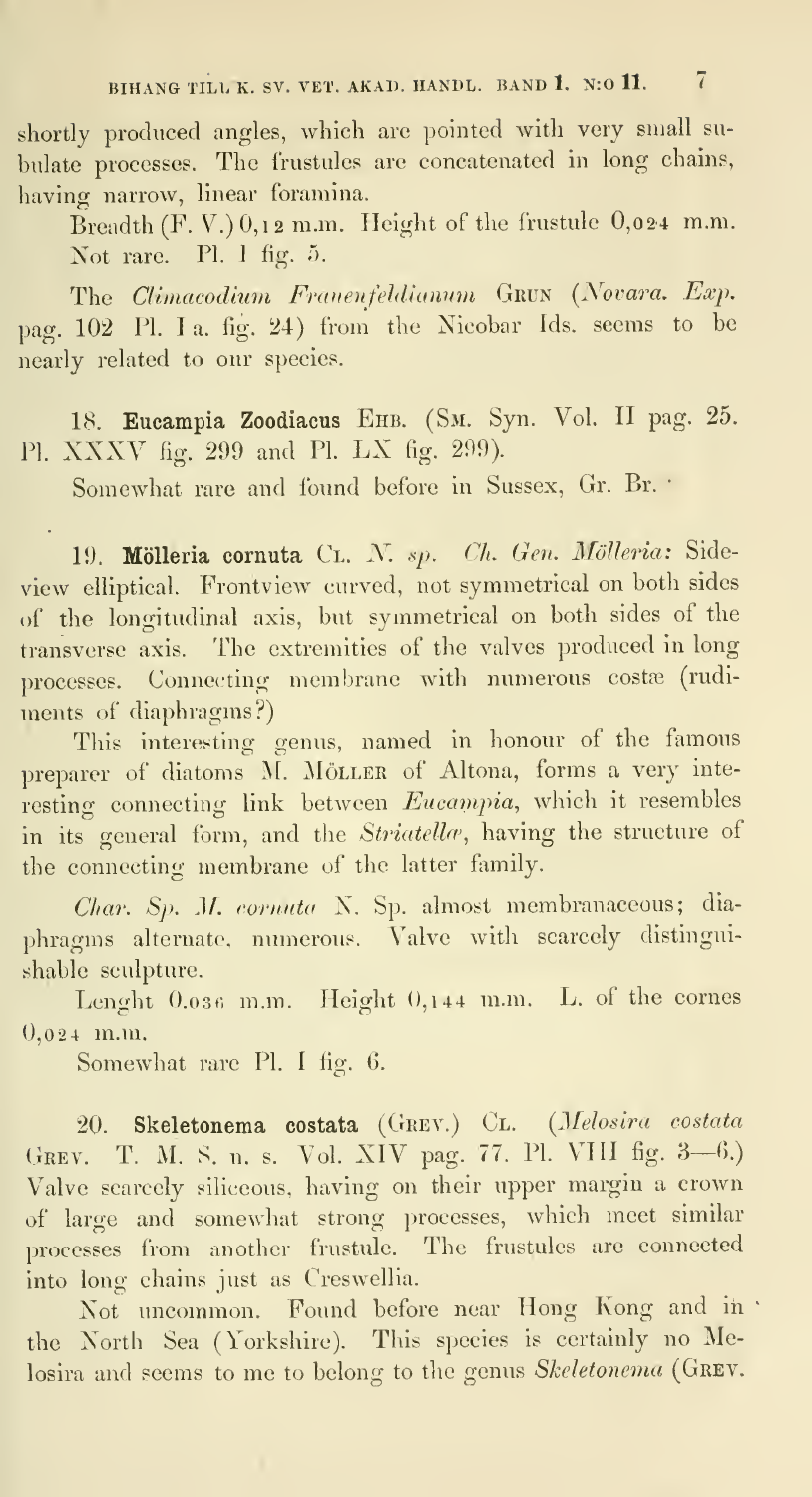T. M. S. n. s. Vol. XIII pag. 43) of which only one species is known, the S. Barbadense GREV. from the Barbados deposit.

21. Creswellia Palmeriana Geev. (T. M. S. n. s. Vol XIII pag. 2 Pl. 1 fig. 9.)

Not uncommon. Found before near Hong Kong and on the coast of Australia.

 $22.$  Lauderia annulata CL. N. sp. Ch. Generis. Frustule cylindrical, sideview orbicular, covered, at least near the margin, with numerous short, hairlike processes or spines. Frontview annulated. Sculpture consists of very fine puncta.

This genus, named in honour of M. LAUDER, who has largely contributed to the history of one of the most interesting families of diatoms the Chetocera, in some characters resembles Creswellia, but in other respects Striatellæ. It seems to be a connecting link between the two forms, just as Mölleria between Eucampia and Striatella.

 $Landeria$  annulata  $N$ . sp. almost membranaceous; surface and connecting membrane covered by numerous small puncta, visible only with high power.

Breadth of f. v.  $0,024-0,075$ . Height of f. v  $0,096$ . Not very rare. Pl. I fig. 7.

23. Bacteriastrum varians LAUDER (M. J. XII pag. 8 Pl. III fig. 1 6) very common. Found before near Hong Kong (LAUDER) and Nicobarian Ids (GRUY).

24. Chætoceros Peruvianum BRIGHTW. (M. J. vol. IV pag. 107 Pl. VII fig. 16—18). Tolerably common. Found before in guano from Callao and also in the northern Atlantic (CL.) and Davis Strait (CL.). The long horns are transversely striated, but the stria- are very fine (about  $70$  in  $0,025$  m.m.)

Var. robustum CL. n. var. Horns stout triangular and distinctly transversely striated; probably the same form as Ch. bo- $\text{reale?}$  LAUDER (T. M. S. n. s. Vol. XII pag. 78. Pl. VII fig. 7). Stria about 36 in 0,025 m.m. Pl. II fig. 8 a. upper valve. b. lower valve.

25. Chætoceros compressum LAUDER (T. M. S. n. s. Vol. XII pag. 78. Pl. Ylll lig. 6) very rare; found before near Hong Kong.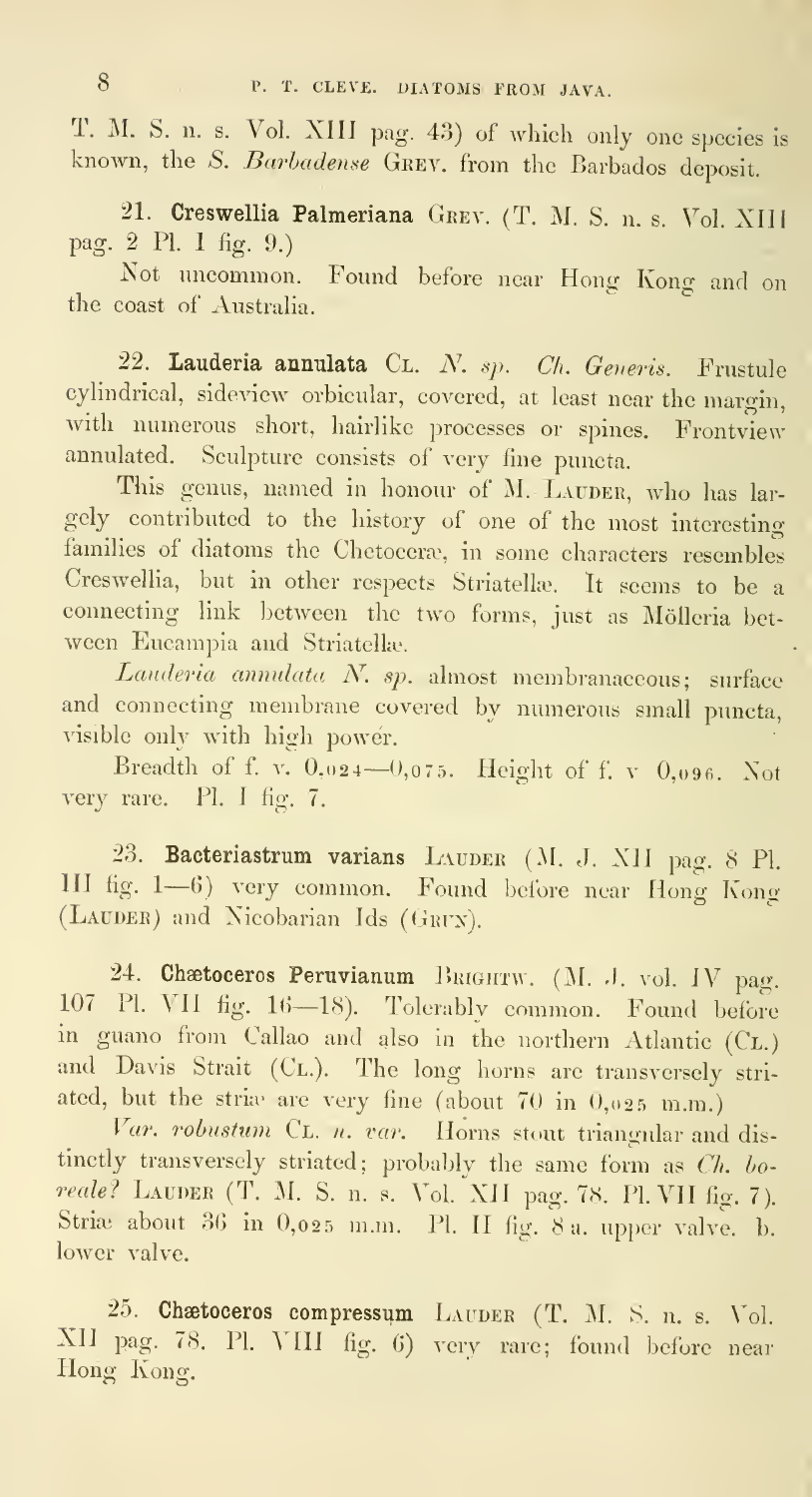26. Chætoceros denticulatum LAUDER (T. M. S. l. c. p. 79 Pl. VIII fig. 9). Somewhat rare. Observed before near Hong Kong.

27. Chætoceros protuberans LAUDER (T. M. S. l. c. pag. 79) Pl. VIII fig. 11). Very rare; found before near Hong Kong.

28. Chætoceros Lorenzianum GRUNOW. (Verh. 1863 pag. 157 Pl. XIV fig. 13. Ch. rellulosum LAUDER 1. c. p. 78 Pl. VIII fig. 12) very common. The granules of the setae are very coarse and visible under a low power,  $10$  in  $0,025$  m.m. All the seta are in the same plane, when observed in the sideview of the filarnent. I have remarked that the direction of the seta' in the different species of the genus Chatoceros is very constant.

This species has been found before near Hong Kong (LAU-DER) and the Nicobarian Ids (GRUN).

29. Chætoceros coarctatum LAUDER? (1. e. pag. 79 Pl. VIII fig. 8) var.? very rare. Pl. II fig. 10 a. b. c.

Not having had any specimens for comparison I have some doubts about the correctness of the determination.

The fig. b. and c. certainly belong to the same species, but of the upper valve fig. a. I have only seen detatched valves.

30. Chaetoceros distans CL.  $N$ .  $sp$ . Sideview oblong, with rounded ends and divergent, curved setae. Frontview quadrate. Cells united into long chains, having very large quadrate foramina. Setae almost smooth, an asperity being perceptible only with high power and oblique light.

Breadth of the frustule  $(f. v.) 0,024-0,018$  m.m. Very common. Pl. II fig. 11 a. b.

31. Chætoceros diversum CL.  $N$ . sp. Frustules densely. united to each other not leaving foramina between them. Setaof two different kinds: the larger stout and somewhat clavate. quadrangular near the apex and distinctly denticulate on the angles; the smaller setaceous and almost smooth. The large spines are alternating in the chain with  $1-2$  pairs of the smaller setay.

Breadth of the frustule 0,0075 m.m. Height 0,0096 m.m. This small species is very common. Pl. II fig. 12.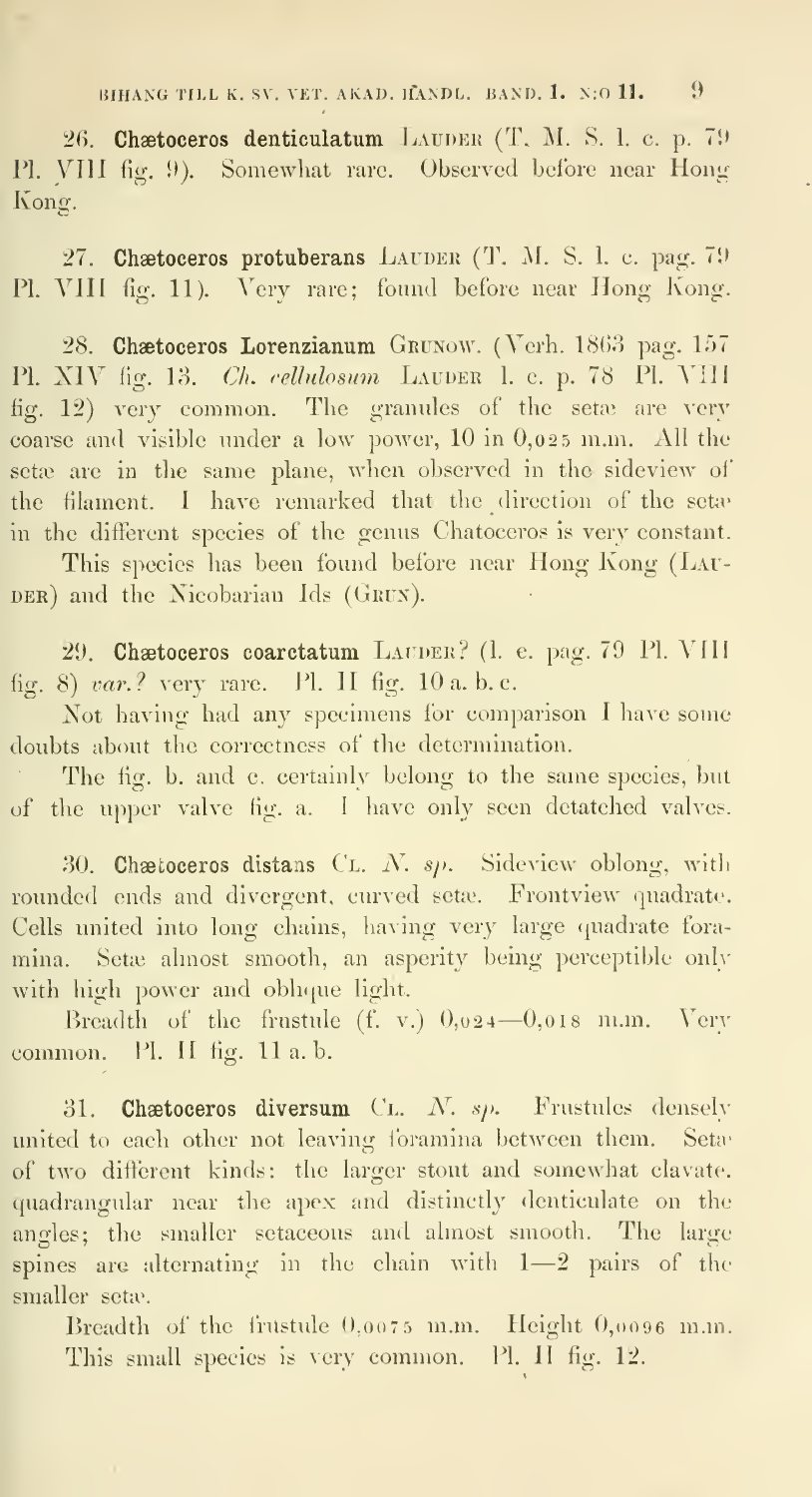$32.$  Chætoceros Javanicum CL. N. sp. Frustules closely united into a filament, having narrow foramina; awns straight with small puncta arranged in spirals. Height of the frust. (f v.) 0,0 168 m.m. Breadth 0,oi92 m.m.

Somewhat rare. Pl. II fig. 13.

33. Chætoceros Ralfisi CL.  $N.$   $sp.$  Frustules closely united  $\blacksquare$ into a filament, having oval foramina. Terminal awns qnadrangular, with small and somewhat distant aculei on the angles, curved in the middle. Other awns straight, with indistinct sculpture.

This species resembles Ch. affine Lauder, but the awns are dissimilar. Pl. III fig. 15.

Height of the frustule  $(f, v, )$  0,024 m.m. breadth 0,012 m.m. Xot verv rare.

34. Chaetoceraros secundum CL. N. sp. Frustules united in chains, which are somewhat curved and have large broad and regularlv oval, almost circular, foramina. Sideview broadly oval, with all the four setae curved in one and the same direction. Sporangial cells (f. v.) oval with small marginal setæ. Length and breadth the fr.  $(f. v.) 0,024$  m.m. Pl. II fig. 14 a. sporangial cells f. v. b. s v.

Somewhat rare.

35. Chætoceros paradoxum CL.  $N$ .  $sp$ . Frustules united in chains, which have large, oval foramina. Sideview oval with long awns, curved together in the direction of the shortest axis of the cell. Awns with very flat, alternating elevations, some what distant from each others. Frontview very difficult to see, because the long awns there meet each other.

Length and breadth of the Fr.  $0,024-0,036$  m.m. Somewhat rare. Pl. III fig. 16 a. f. v. b s. v.

 $36.$  Chætoceros equatoriale CL. N. sp. Frustule cylindrical, siliceous, awns strong, sigmoid curved, parallel, with distinct, spirally arranged spines. Breadth of the frustule 0,012 m.m. Height  $0.024$  m.m. Length of the awns  $3.85$  m.m.

Very rare, only two specimens observed. This species is most nearly related to Ch. boreale, but is distinguished by the curved and parallel awns. Pl. II fig. 9.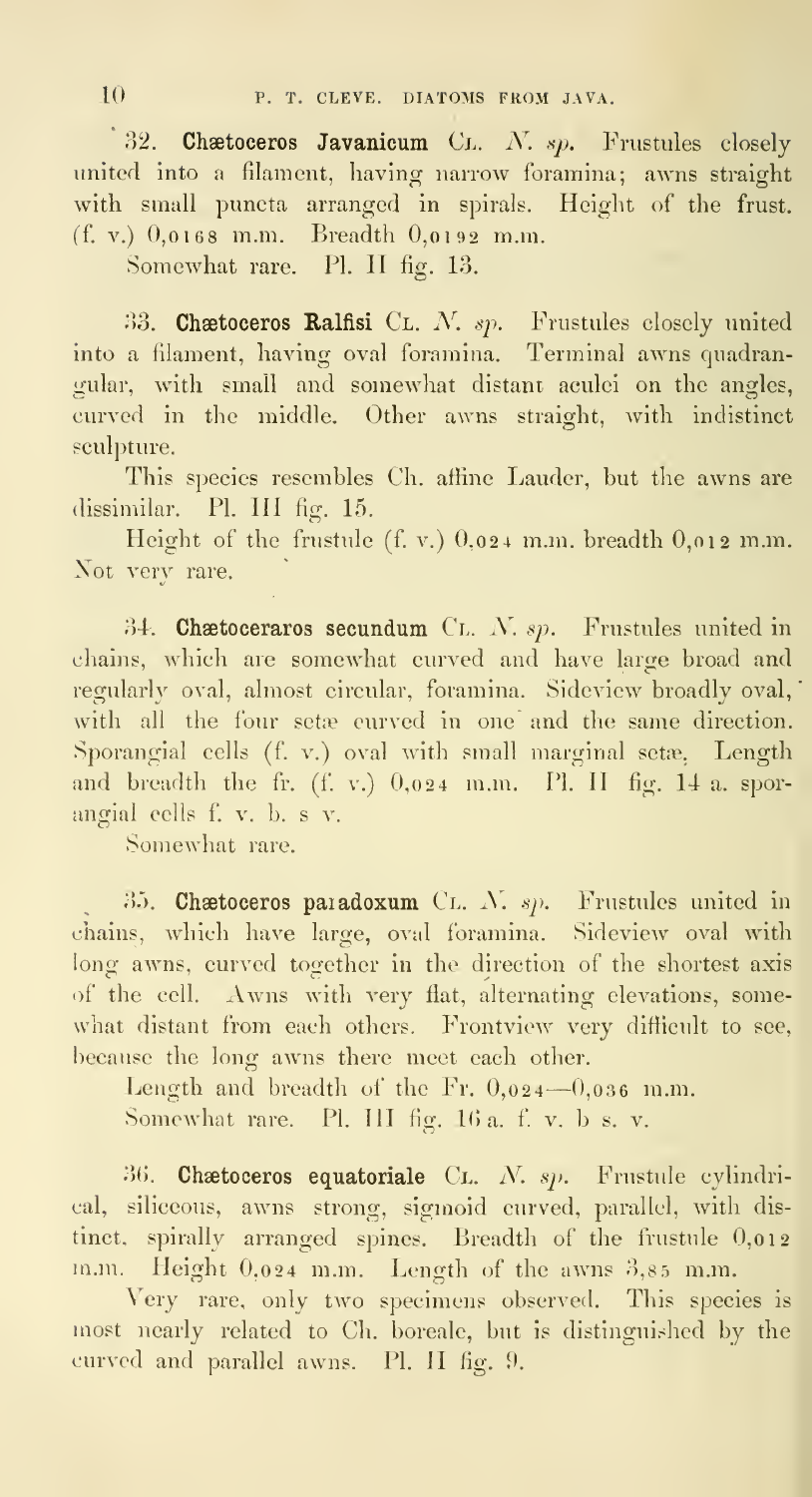## BIIIANG TILL K. SV. VET. AKAD. HANDL. BAND. 1. N:O  $11. 11$

37. Rhizosolenia robusta NORMAN (in Pritch. Infus. 1861) pag. 866. Pl. VHI fig.  $42$ ) somewhat rare.

This large species, certainly the largest of all diatoms, has been found before in the North Sea and near Australia.

The genus Rhizosolenia, puzzling as its forms may be found on <sup>a</sup> first inspcction, seems to me to be very closely related to the Hemiaulida being to that family in about the same relation as the Isthmia to the Biddulphiea. The annuli of the connecting membrane are perhaps nothing but the joints, by which the connecting membrane breaks up, when new frustules are growing out after the division, almost as the annuli ncar the ends of the cells of several species of Oedogonium.

38. Rhizosolenia imbricata BRIGHTW. (M. J. Vol. VI pag. <sup>04</sup> Pl. V hg. G) not uncommon.

This beautiful species is easily distinguished from all the other by its coarse granules arranged in curved lines.

39. Rhizosolenia Calcar Avis Max Schulze (M. J. Vol. VII pag.  $19$  Pl. II fig.  $5-10$ ) not uncommon.

Found before in the North Sea. Colour of dry valve light blue, annuli very distinet.

40. Rhizosolenia alata Brightw. (M. J. Vol. VI pag. 95. Pl. V fig. 8).

This species is not rare and attains sometimes a very consi derble length. Colour of the dry valve purplish. Found before in the Northern Atlantic and according to Grunow near ihe Nicobarian Islands.

41. Rhizosolenia styliformis Brightw. (1. c. pag. <sup>95</sup> Pl. V hg. 5) very rare; found before in the northern Atlantic, in the North Sea, near Callao and Nicobarian Islands (Grunow).

42. Rhizosolenia setigera Brightw. (1. c. pag. <sup>9</sup> Pl. V fig. 7). Somewhat rare; found before near the Nicobarian Islands (Grunow).

43. Campylodiscus Brightwellii GRUN. (Verh. 1862 pag. 445 Pl. IX fig. 4. C. striatus Brw. M. J. VII pag. 179. Pl. IX fig. 4) extremely rare.

44. Novilla fastuosa (SM.) CL.-(Surirella f. Sm. Syn. Vol. I pag.  $32$  Pl. IX fig.  $66$ ) very rare.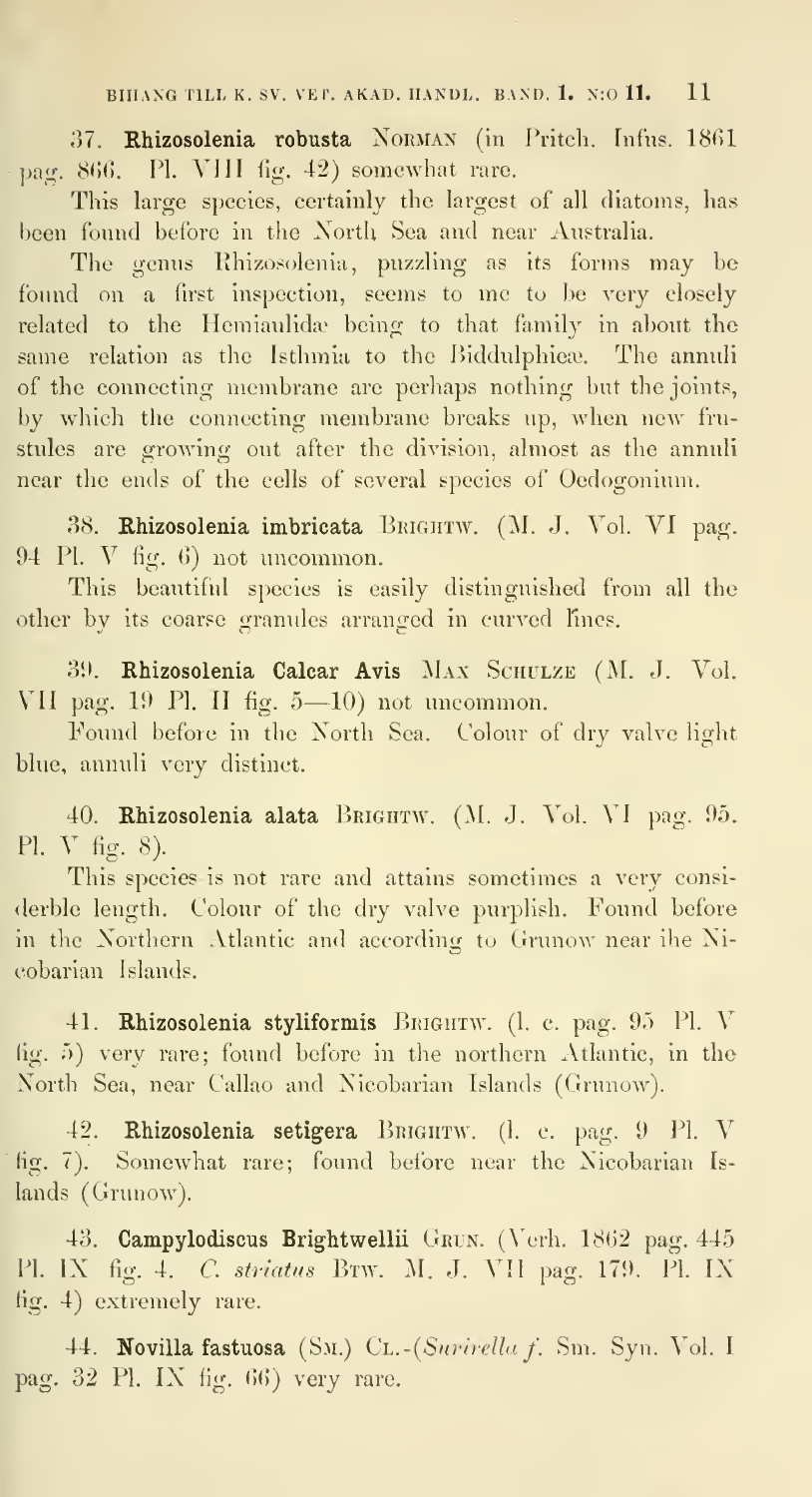45. Asterionella Frauenfeldii GRUN. (Verh. 1863 pag. 140 Pl. XIV fig. 18 a. b. c.

Very common; found before near the Nicobarian Islands (Grunow).

46. Amphicampa equatorialis CL. N. sp. Somewhat twisted. Frontview panduriform, broadest near the ends. Valve coarsely striated, striae composed of distinct (especially near the margin) granules. Connecting membrane with  $6-\tilde{7}$  longitudinal bars (diaphragms?), interstices being coarsely striated. Striæ 16-18 in 0,025 m.m. Length 0.12 m.m. Breadth 0,05-0,07 m.m. Very rare.

This beautiful species somewhat resembles Amphiprora compicua GREV. but, being twisted, it belongs to Amphicampa of Rabenhorst.

Pl. III fig. 17.

47. Amphiprora membranacea CL. N. sp. Very large, scarcely siliceous; frontview broadly linear and very little constricted in the middle; angles rounded. Striæ parallel, very fine, but distinct about 50 in 0,025 m.m. Sideview elliptical, narrow, median line straight. Length 0,24 m.m. Breadth 0.12 m.m.  $(f. v.)$  Very rare. Pl. II fig. 18.

48. Amphora plicata GREG. (T. M. S. Vol. V pag. 70. Pl. I fig. 31). Very rare.

49. Mastogloia Meleagris KG. var. minutula (GREV.) GRU-NOW (Mastogl. minuta GREV. M. J. Vol. V pag. 12. Pl. III fig.  $10$ ) very rare.

50. Nitzschia panduriformis GREG? (Greg Diat. of Clyde pag. 529. Pl. XIV fig. 102 Hantzsch. Ost Ind. Arch. Diat. in Rab. Beitr. zu Kenntn. u. Verb. pag. 20 fig. 7). Very rare.

This species has no distinct oblique striw as the sp. of Greg and resembles much more the form described by Hantzsch. Length 0,045 m.m.; striæ about 36 in 0,025 m.m. puneta about 20 in 0,025 m.m.

51. Nitzschia Fluminensis GRUN? (Verh. 1862 pag. 581 Pl. XII fig. 35) very rare. The striæ are coarser than in specimens described by Grunow viz. 32 in  $0,025$  m.m. (45 in  $0,01$ " Gr.).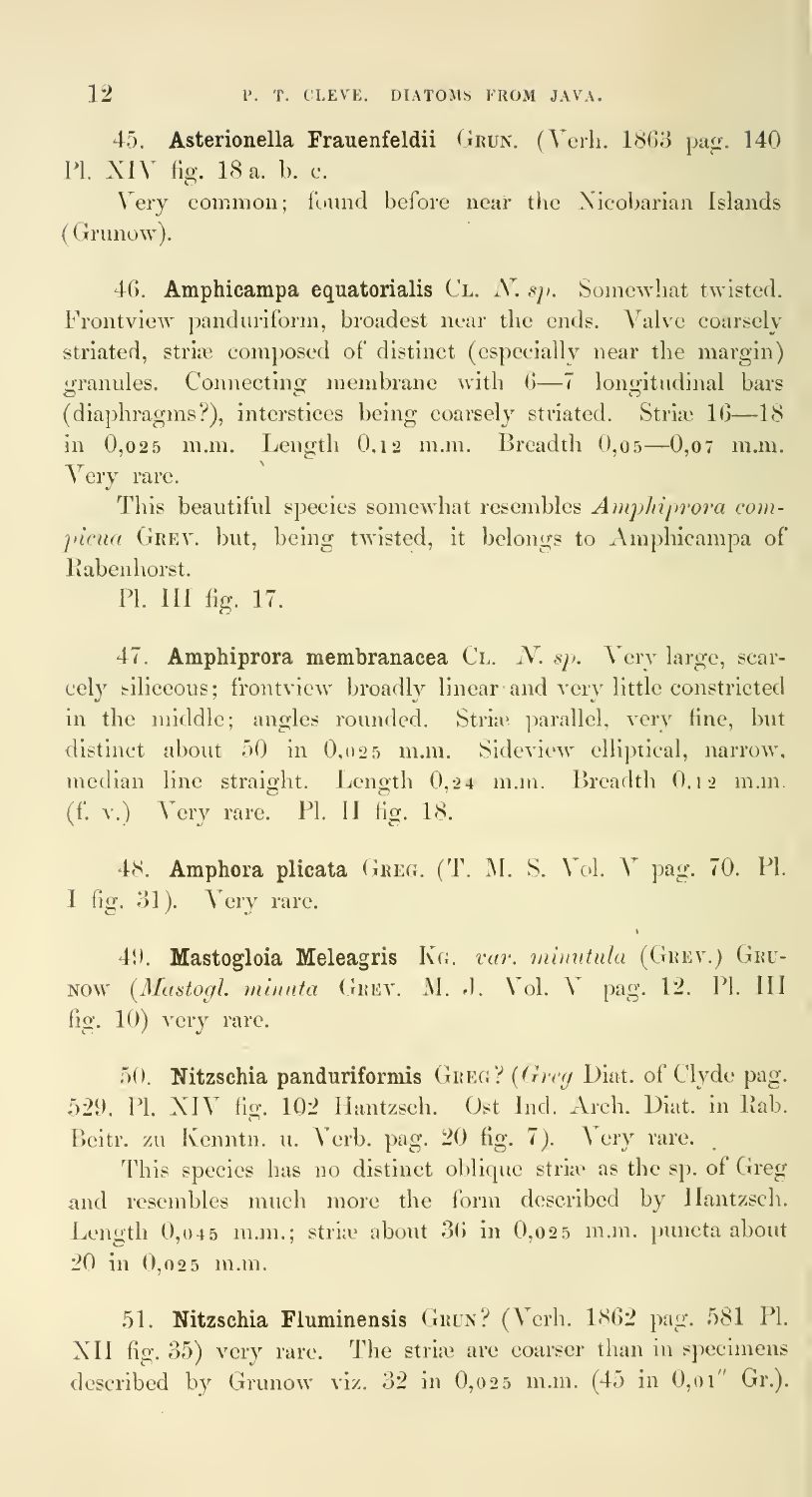52. Nitzschia paxillifer (MüLLER) HEIBERG (Bacillaria paradoxa Sm. Syn. II pag. 10 P. 32 fig. 279) extremely rare.

53. Pleurosigma strigosum SM (Syn. Vol. 1 p. 64 Pl. XXI fig.  $203$ ) very rare.

54. Pleurosigma æstuarii (BRÉB.) SM. (Syn. Vol. I pag. 65 Pl. XXI fig. 275) var.? Small; colour chestnut brown; striæ coarse, in smaller specimens about 33, in larger specimens about 43 in 0,025 m.m. Length 0,120 m.m. breadth 0,02 m.m. (large specimen) Lenght 0,051 m.m. breadth 0,017 m.m. (small specimen). Tolerably common. Pl. II fig. 19.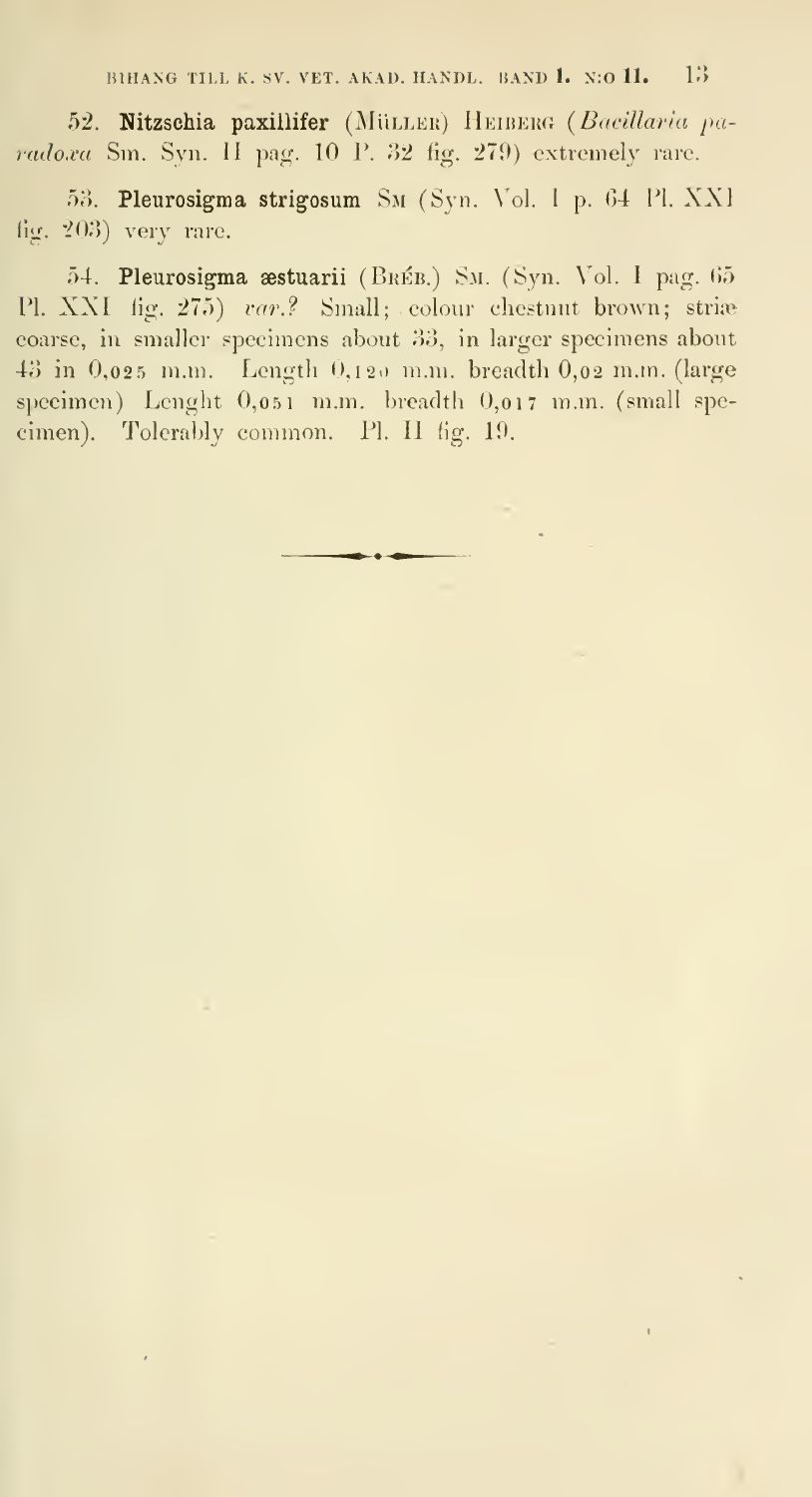$\label{eq:2.1} \mathcal{L}(\mathcal{L}^{\mathcal{L}}_{\mathcal{L}}(\mathcal{L}^{\mathcal{L}}_{\mathcal{L}}(\mathcal{L}^{\mathcal{L}}_{\mathcal{L}}(\mathcal{L}^{\mathcal{L}}_{\mathcal{L}}(\mathcal{L}^{\mathcal{L}}_{\mathcal{L}}(\mathcal{L}^{\mathcal{L}}_{\mathcal{L}}(\mathcal{L}^{\mathcal{L}}_{\mathcal{L}})))$  $\mathcal{L}_{\text{max}}$  ,  $\mathcal{L}_{\text{max}}$  ,  $\mathcal{L}_{\text{max}}$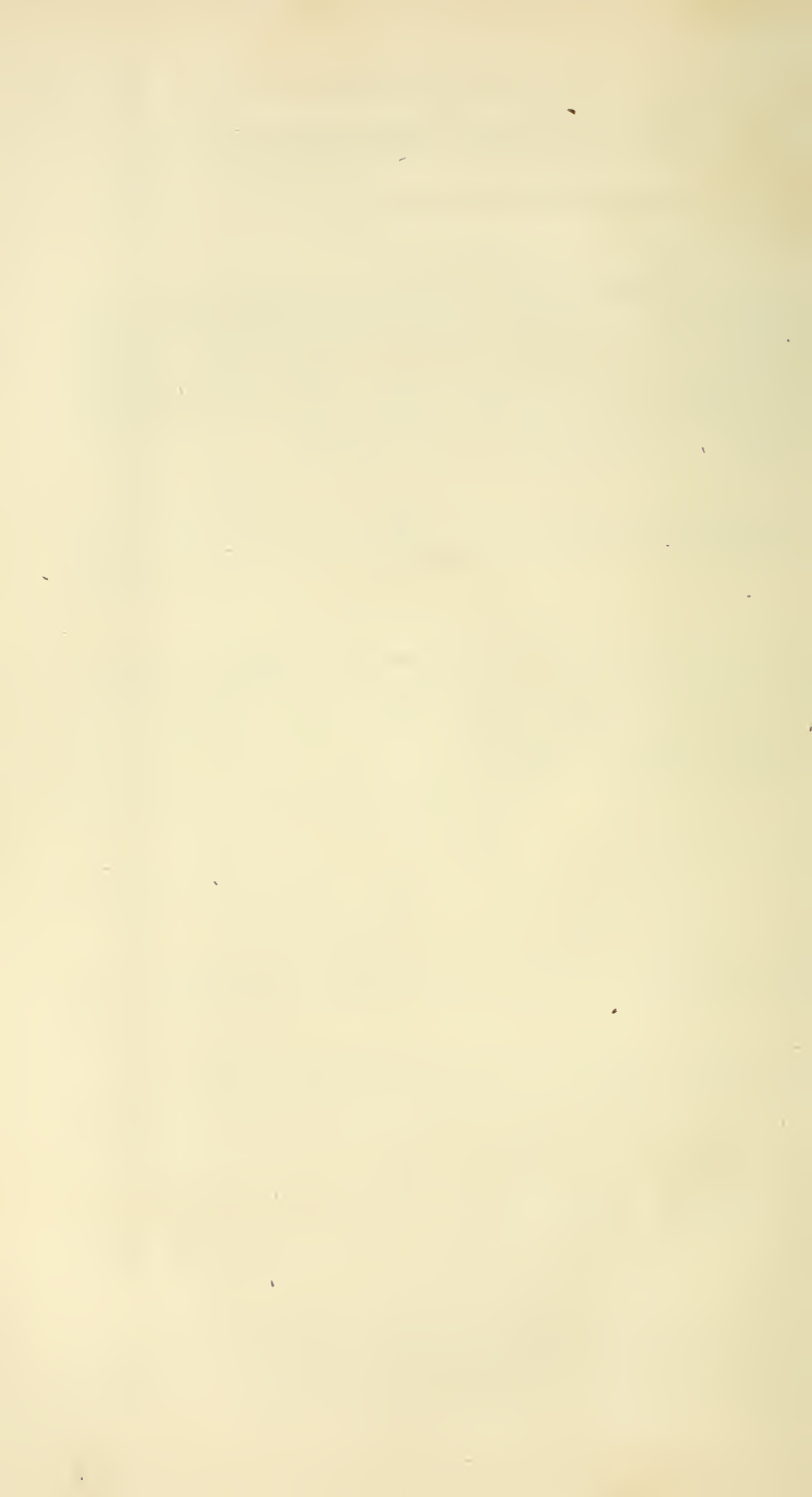## Description of plates I-III.

All the figures, except fig. 18.  $\times$  500 diameters.

- Asteromphalus Wallichianus GREV.? Fig. 1.
	- $\mathcal{D}$  $\overline{2}$ . As. reticulatus CL.
	- 3. Triceratium Favus v. spinigerum CL.  $\mathbf{u}$
	- Hemiaulus Heibergii CL.  $4.$  $\mathbf{D}$
	- $5.$ H. membranaceus CL.  $\mathbf{v}$
	- Mölleria cornuta CL. 6.  $\mathcal{V}$
	- 7. Lauderia annulata CL.  $\mathcal{V}$
	- 8. Chætoeeros Peruvianum var. robustum CL.  $\overline{D}$
	- $9.$ Ch. aequatoriale CL.  $\mathcal{D}$
	- 10. Ch. coarctatum LAUDER?  $\mathcal{Y}$
	- Ch. distans CL.  $\mathcal{D}$  $11.$
	- 12. Ch. diversum CL.  $\mathcal{Y}$
	- 13. Ch. Javanieum CL.  $\mathbf{p}$
	- 14. Ch. secundum CL.  $\mathcal{V}$
	- 15. Ch. Ralfsii CL.  $)$
	- 16. Ch. paradoxum CL.  $\mathcal{D}$
	- $\mathfrak{D}$ 17. Amphicampa æquatorialis CL.
	- Amphiprora membranacea CL. ( $\times$  200 diameters). 18.  $\mathfrak{D}$
	- Pleurosigma æstuarii var.? 19.  $)$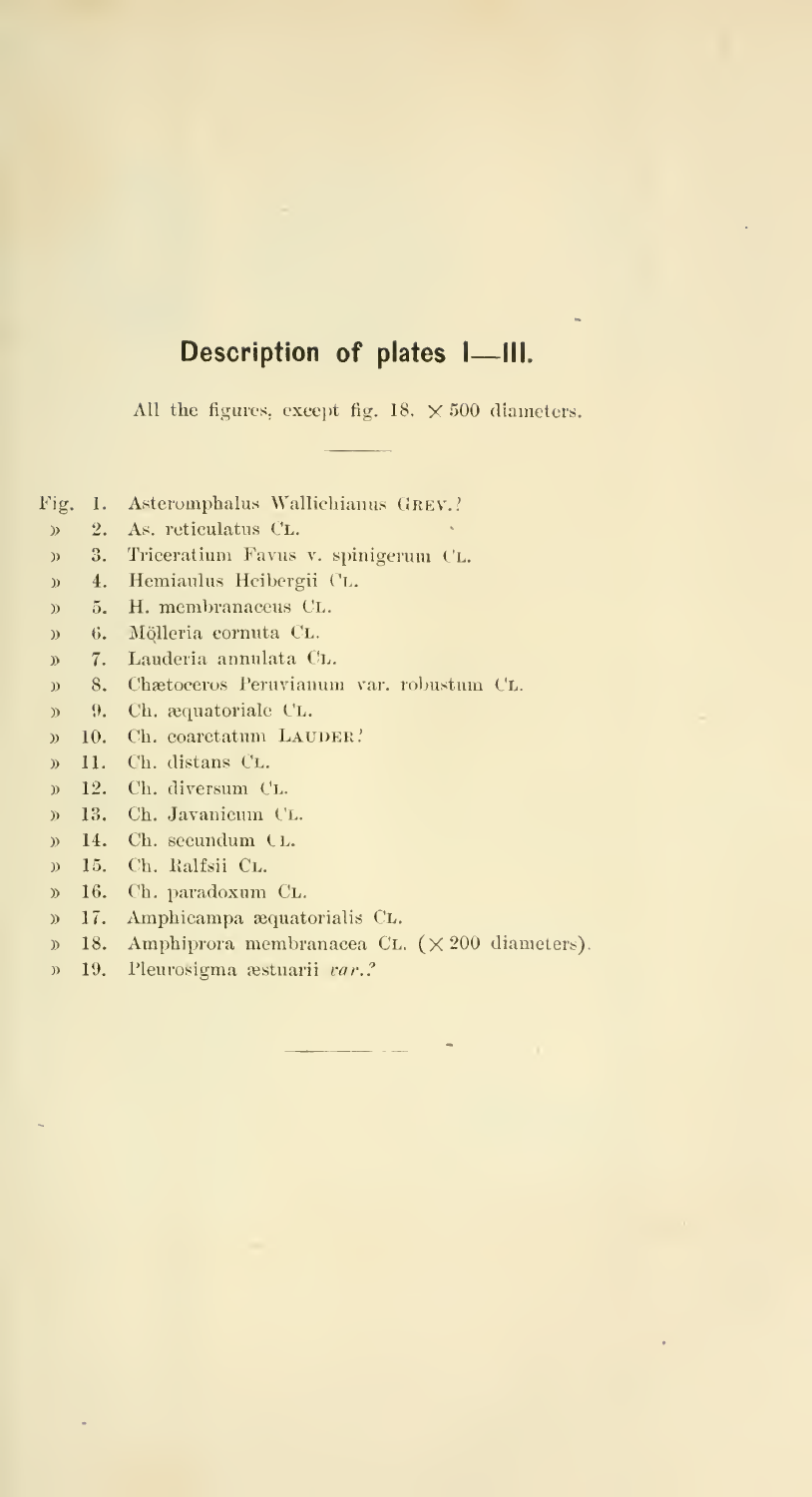$\sim 10^{11}$ 

 $\mathcal{L}_{\mathrm{max}}$  ,  $\mathcal{L}_{\mathrm{max}}$ 

 $\mathcal{L}_{\mathcal{A}}$ 

 $\mathcal{L}(\mathcal{L})$  , and  $\mathcal{L}(\mathcal{L})$  $\label{eq:2} \frac{1}{\sqrt{2}}\int_{0}^{\infty}\frac{dx}{\sqrt{2\pi}}\,dx\leq \frac{1}{\sqrt{2}}\int_{0}^{\infty}\frac{dx}{\sqrt{2\pi}}\,dx$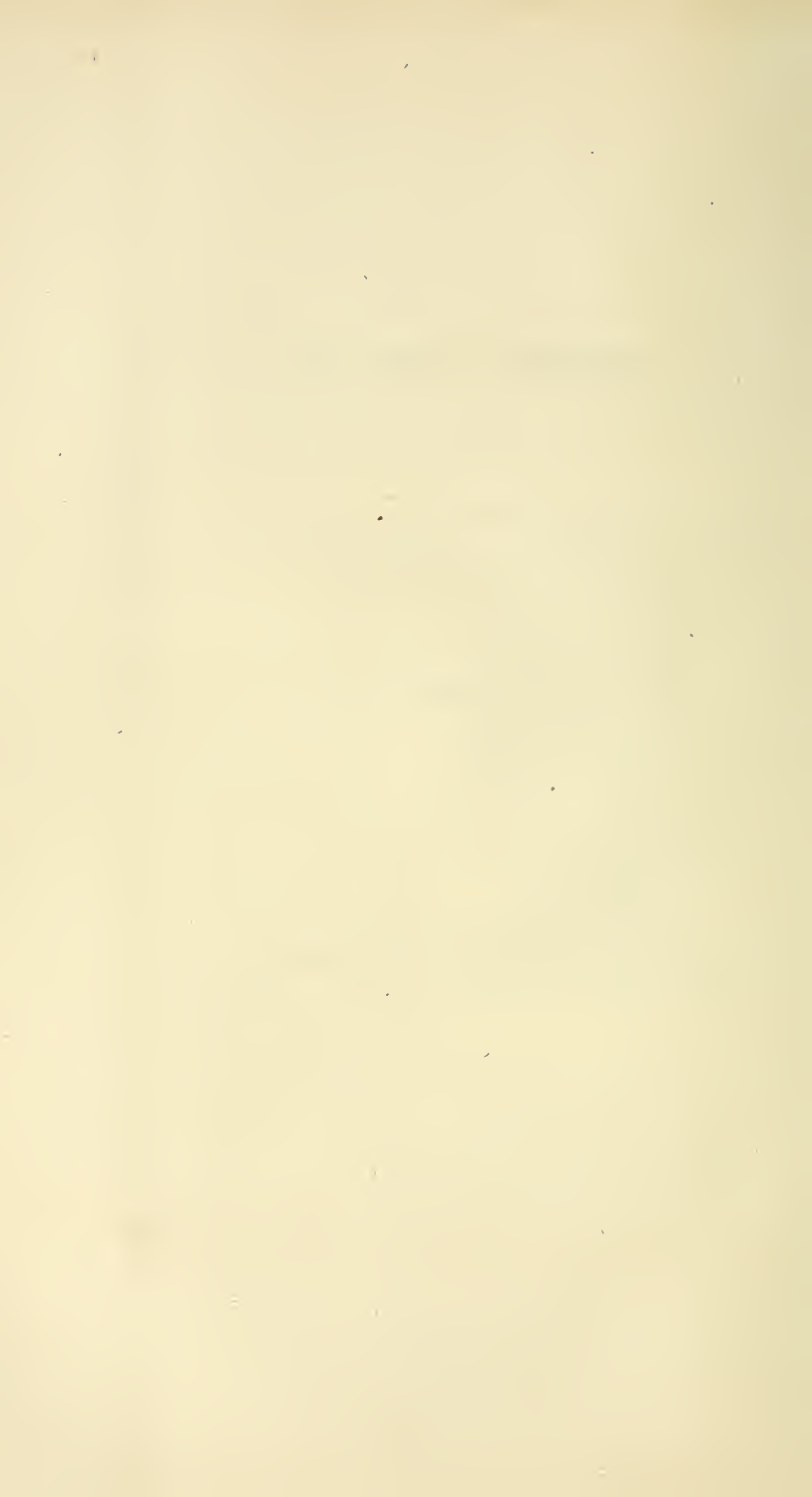















 $\label{eq:2.1} \begin{split} \mathcal{C}(\mathcal{C}) = \mathcal{C}(\mathcal{C}) \left[ \mathcal{C}(\mathcal{C}) \right] \mathcal{C}(\mathcal{C}) = \mathcal{C}(\mathcal{C}) \left[ \mathcal{C}(\mathcal{C}) \right] \mathcal{C}(\mathcal{C}) \mathcal{C}(\mathcal{C}) \mathcal{C}(\mathcal{C}) \mathcal{C}(\mathcal{C}) \mathcal{C}(\mathcal{C}) \mathcal{C}(\mathcal{C}) \mathcal{C}(\mathcal{C}) \mathcal{C}(\mathcal{C}) \mathcal{C}(\mathcal{C}) \mathcal{C}(\mathcal{C})$  $\label{eq:3.1} \mathcal{F}_{\mathcal{D}} = \mathcal{F}_{\mathcal{D}} \otimes \mathcal{F}_{\mathcal{D}}$ Finally, section that we are directly the section of  $\mathcal{C}t$ , the second some var and the contract of the contract of the contract of the CL.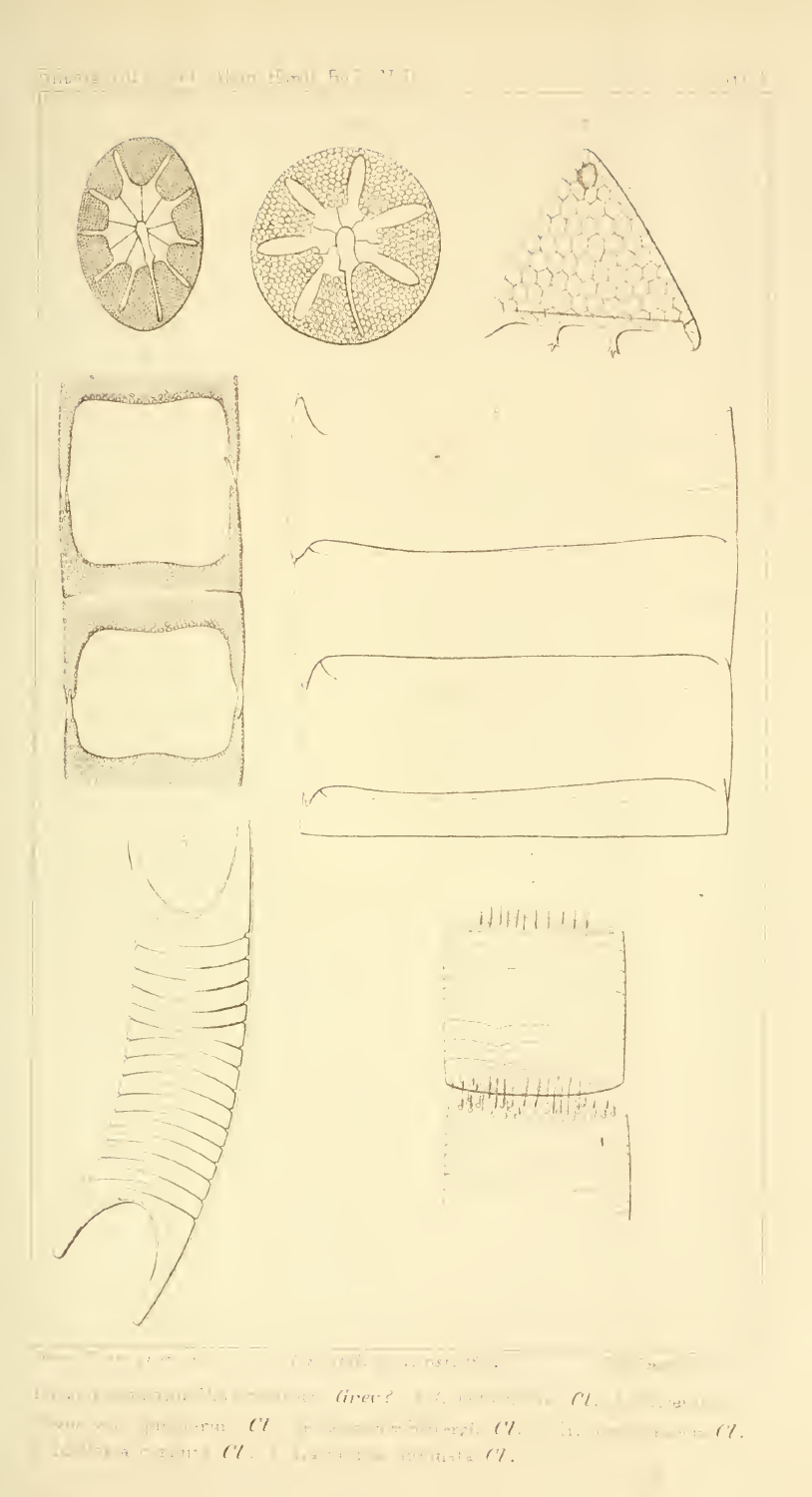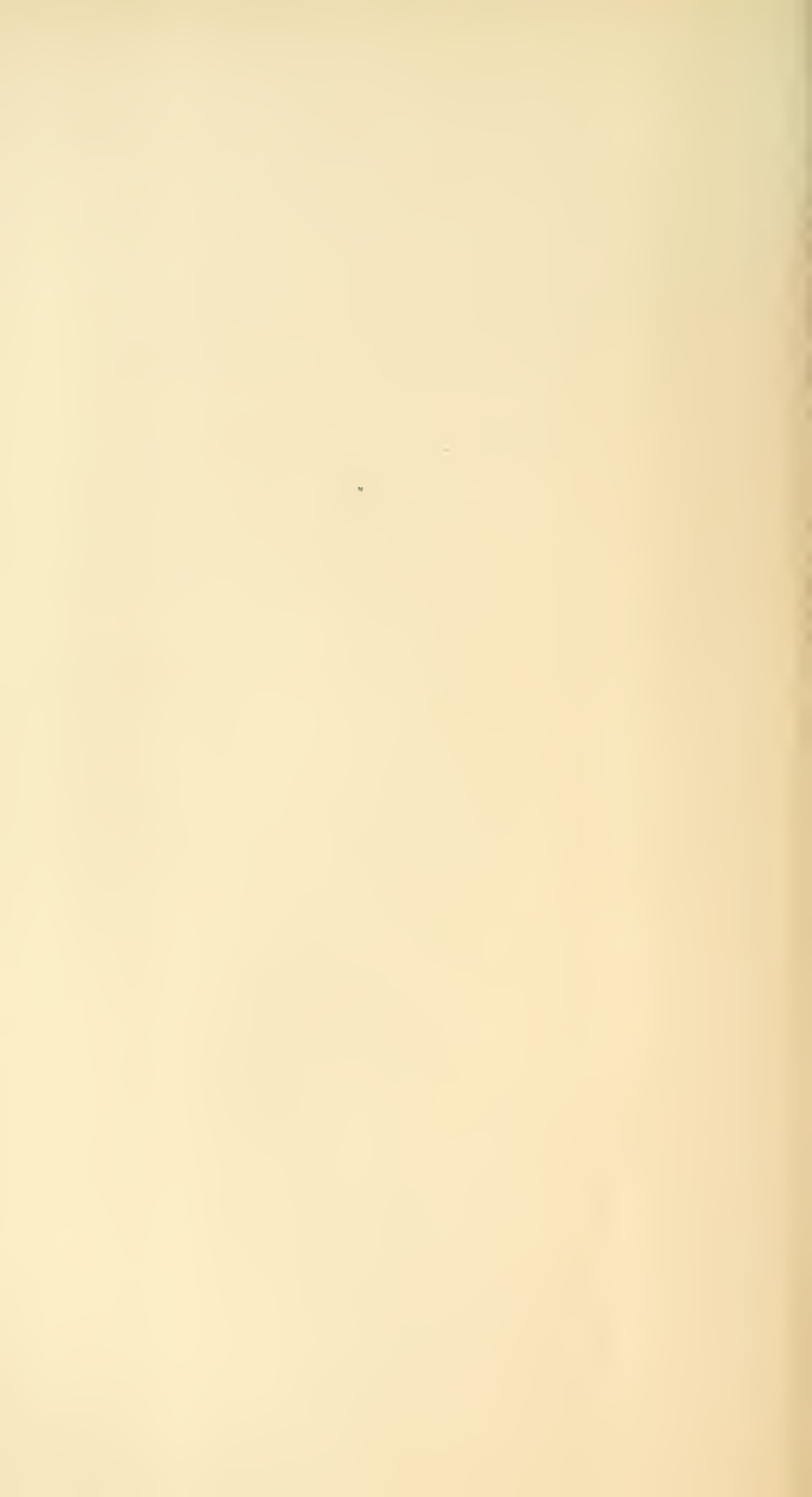



 $\|f\|_{\mathcal{C}^{s,\alpha}(\mathbb{R}^n)}:=\|f\|_{\mathcal{C}^{s,\alpha}(\mathbb{R}^n)}\leq C\|f\|_{\mathcal{C}^{s,\alpha}(\mathbb{R}^n)}\leq C\|f\|_{\mathcal{C}^{s,\alpha}(\mathbb{R}^n)}\leq C\|f\|_{\mathcal{C}^{s,\alpha}(\mathbb{R}^n)}\leq C\|f\|_{\mathcal{C}^{s,\alpha}(\mathbb{R}^n)}\leq C\|f\|_{\mathcal{C}^{s,\alpha}(\mathbb{R}^n)}\leq C\|f\|_{\mathcal{C}^{$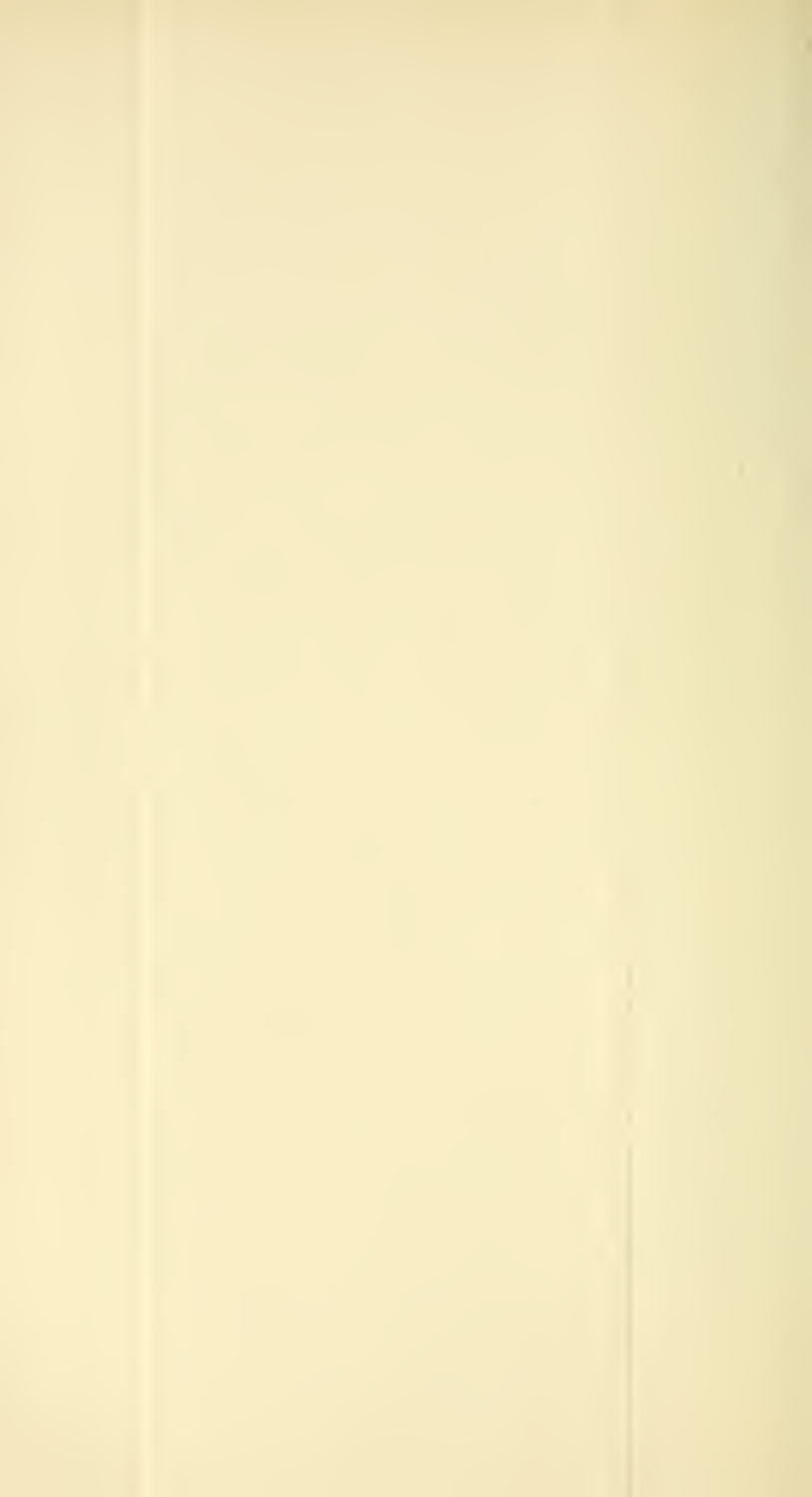![](_page_20_Figure_1.jpeg)

![](_page_20_Figure_2.jpeg)

 $\mathbb{P}^{\mathbb{P}^1}$  and  $\mathbb{P}^1$  of the  $\mathcal{C}U$  and the part  $\mathbb{P}^1$  and  $\mathcal{C}U$ . If Ampiricample acquaterralis  $\mathcal{C}U$